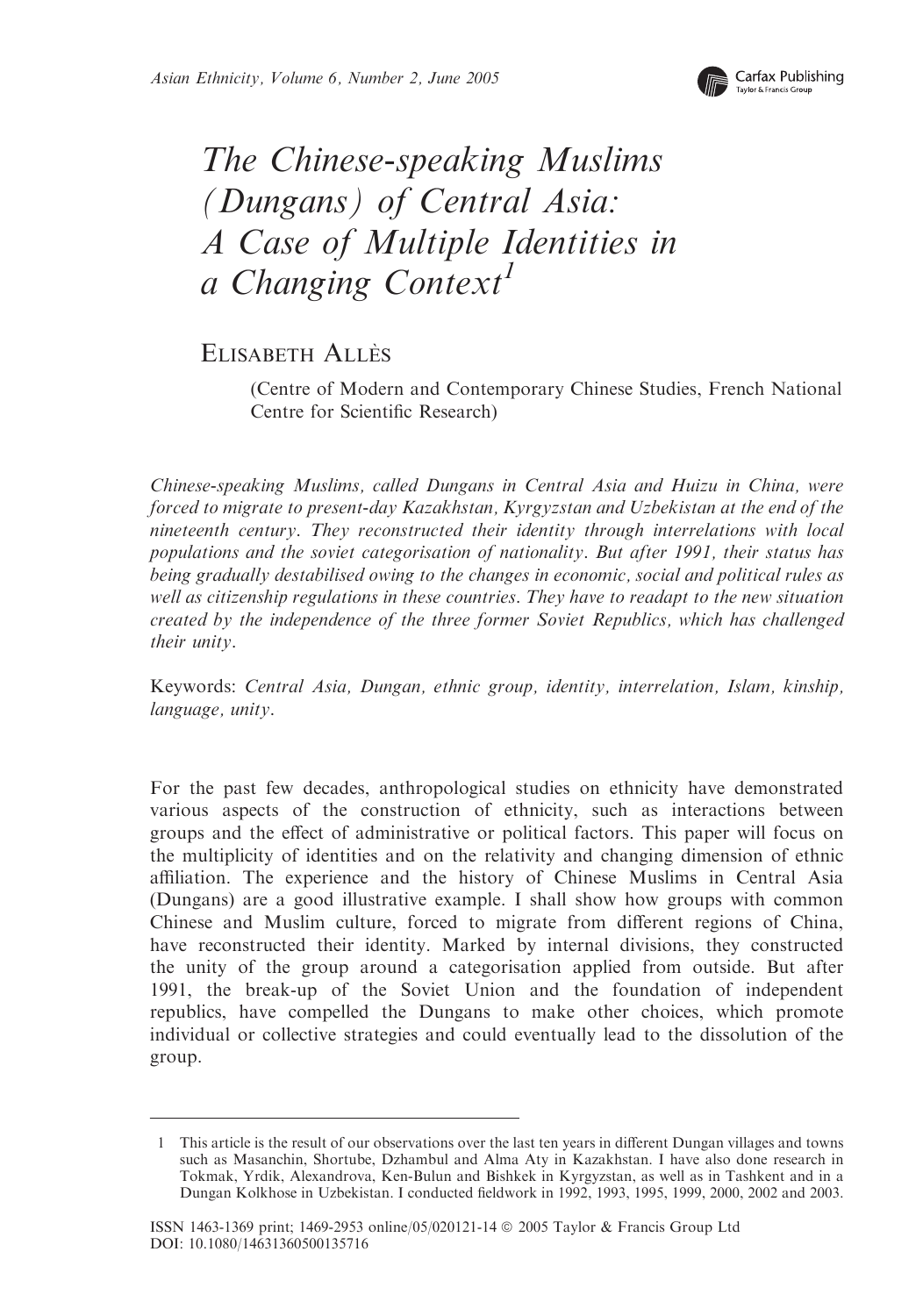# Who are the Dungans?

In Central Asia, Chinese-speaking Muslims are called Dungan or Dungani in Chagatay Turkish.<sup>2</sup> Imperial Russian officials and later Soviet cadres continued to use the term. After the October Revolution, the Soviet state gave them the status of 'nationality', which is still maintained today. Chinese-speaking Muslims in China have also been a nationality ( $minzu$ ) called Hui,<sup>3</sup> since 1949. In Central Asia, they used the terms Lao Huihui and Dungan in books, research papers, journals and in contacts with the outside world. Among themselves, Dungans make a distinction between those who came from Gansu and those who came from Shaanxi and, among this second group, there is another subdivision.

Most of the Dungans who became established in the Semerich'e Region (now in Kazakhstan and in Kyrgyzstan) arrived from China pursued by the imperial army after unsuccessful rebellions against the Qing authorities in the middle of the nineteenth century.<sup>4</sup> The treaty of 1881, which restored Yili to China, led to further migration. It is estimated that these two migrations involved about  $10,000$  people.<sup>5</sup> Some more arrived in the first part of the twentieth century, until the border was closed in the early 1960s. A small number of Dungans also settled in Uzbekistan. They adapted to local conditions and intermarried locally with Kyrgyz, Kazakhs, Uzbeks, Uygurs and also with Tatars or Russians. They still used their specific Chinese local dialects (*Gansuhua* and *Shaanxihua*), but very early they lost familiarity with Chinese characters. They have been using the Cyrillic alphabet for the past century.<sup>6</sup> The Gansu dialect has been adopted as the official language in Dungan schools, books, newspapers as well as on radio and television. But all Dungans learn Russian at school and can speak the language of the country where they live. So, in addition to Russian, they may also speak Kazakh, Kyrgyz or Uzbek. They also use Arabic and Farsi for religious purposes. Dungans now number around 100,000. In 1999, statistics indicated that there were 36,945 in Kazakhstan, 51,766 in Kirghizstan<sup>7</sup> and approximately 2,000 in Uzbekistan.<sup>8</sup>

<sup>2</sup> On the origin of the word 'Dungan', there are numerous interpretations such as 'eastern branch', 'east of the river' etc., while others refer to the Turkish language. On this see S. Rimsky-Korsakoff Dyer, 'Soviet Dungan Nationalism: A Few Comments on Their Origin and Language', Monumenta Serica, 33 (1977 – 78), pp. 356 – 60. Su Sanluo, Zhongya Dongganren de lishi yu wenhua (History and Culture of Dungans in Central Asia) (Ningxia Renmin chubanshe, Yinchuan, 1996, 1st ed. in Russian 1971), pp. 45 – 6. Wang Guojie, Dongganzu xingcheng fazhan shi (History of the Formation of the Dungan Ethnic Group) (Shaanxi renmin chubanshe, Xi'an, 1997), pp. 3 – 10. Ding Hong, Donggan wenhua yanjiu (Studies on Dungan Culture) (Beijing, Zhongyang minzu daxue chubanshe, Beijing, 1999), pp. 20 – 4. In Northern Thailand, there still are Chinese Muslims called Ho or Cin-Ho, who found refuge after the nineteenth-century revolt in Yunnan. These names are also used to refer to others Chinese immigrants from Yunnan province. On this subject see A.D.W. Forbes 'The ''Cin-Ho'' (Yunnanese Chinese) Muslims of North Thailand', Journal Institute of Muslim Minority Affairs, vol. 7, no. 1 (1986), pp. 173 – 86.

<sup>3</sup> Among recent publications on the Hui see Dru C. Gladney, *Muslim Chinese. Ethnic Nationalism in the People's* Republic (Council on East Asian Studies, Harvard University, Cambridge and London, 1991); J. Lipman, Familiar Strangers: a History of Muslims in Northwest China (University of Washington Press, Seattle, London, 1997); E. Allès, Musulmans de Chine. Une anthropologie des Hui du Henan (Ehess, Paris, 2000).

<sup>4</sup> On the nineteenth-century revolts, see, Bai Shouyi, *Huimin qiyi (Hui Uprising)* (Shenzhou guoguangshe, Shanghai, vols 3 and 4, 1952), J. Lipman, Familiar Strangers, pp. 117-29.

<sup>5</sup> S. Rimsky-Korsakoff Dyer, Soviet Dungans in 1985: Birthdays, Weddings, Funerals and Kolkhoz Life (Center for Chinese Studies, Taipei, 1991), p. 2.

<sup>6</sup> A Dungan alphabet was drafted in 1927 in Latin letters and was soon found to be unsuitable. In 1939, the Cyrillic script with five additional letters began to be used. This script was made official during the 1953 – 55 conference. Rimsky-Korsakoff, Soviet Dungans in 1985, pp. 2 – 3.

<sup>7</sup> See the journal *Huizu-Dungane* (2001), pp.  $43-5$ .

<sup>8</sup> Estimation given by M. Savurov, President of the Dungan Cultural Center in Tashkent.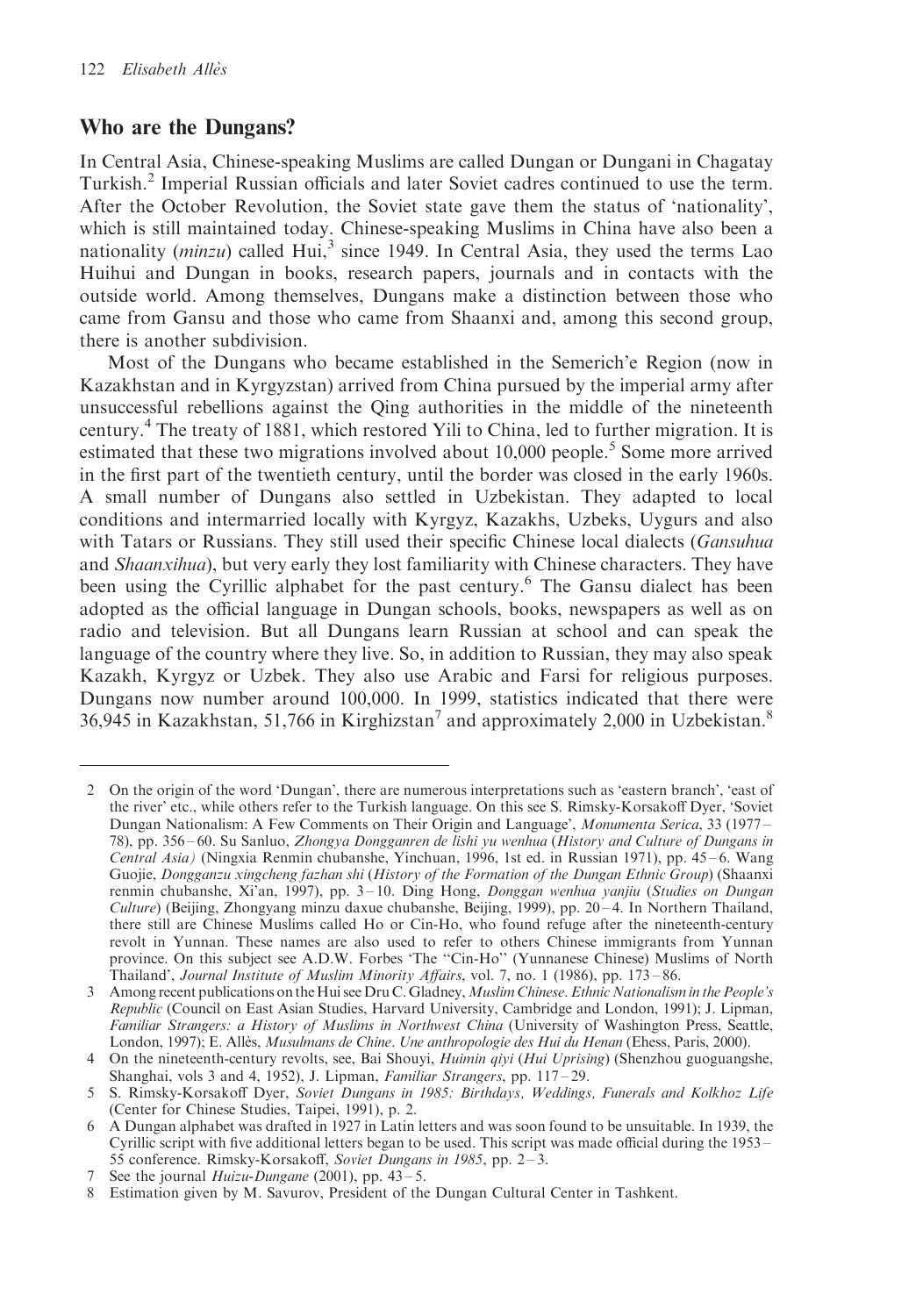## Studies on the Dungans

The Dungans have been the subject of a good deal of research. Very early Russian linguists and ethnologists,<sup>9</sup> including Tsibuzgin and A. Shmakov, showed deep interest in collecting information about this community. The founding of the Soviet Union was followed by a significant improvement in the education level throughout the country, including Central Asia. This enabled the Dungans to become researchers and scholars of their own culture. The late ethnologist Sushanlo (Su Sanluo in Chinese), who was the director of the Dungan Studies Section of the Academy of Sciences in Frunze (now Bishkek), belonged to the first generation of these Soviet-trained scholars. The researchers adopted a highly descriptive approach and followed a very orthodox Soviet model of ethnography. Some of this material is now very useful in the study of changes that have occurred in Central Asian communities over the past half-century. After the independence of the five Central Asian Republics in 1991, Dungan researchers tried to continue their work but faced considerable economic difficulties. As far as Western research is concerned, only one researcher, Svetlana Rimsky-Korsakoff Dyer, based at the Australian National University in Canberra (Australia), played an important role in introducing Dungans to the outside world. She has also written many articles about Dungan language, and given us much information on daily life in Dungan villages in the 1970s and the 1980s.<sup>10</sup> In the mid-1980s, with the restoration of the Sino-Soviet relations, Chinese researchers, who were themselves Hui, became interested in Dungan culture. In 1989 and 1990, short reports on Dungan life and Dungan mosques were published in the journal of the Islamic Association of China. Dungan Studies were later expanded through more academically oriented reports published in Xibei minzu yanjiu or Huizu yanjiu. Chinese books on Dungan issues were published in the  $1990s$ .<sup>11</sup>

All the Soviet researchers restricted themselves to describing the Dungans from the point of view of the then prevailing political framework. They described Dungans as forming a traditional and fixed society and ascribed any changes to Soviet influence. In the same way, they studied the Dungans without making reference to the changes brought about by their interaction with other local peoples. On her side, Svetlana Rimsky-Korsakoff Dyer tried to examine the influence and the remaining signs of Chinese culture. On the Chinese side, the Hui, like Soviet scholars before them, integrated in their research the existing political framework, and specifically the concept of nationality  $(minzu)$ .<sup>12</sup> They tended sometimes to regard the Dungans as ancestors who had preserved ancient Chinese Muslim tradition.

<sup>9</sup> For a complete survey, see S. Rimsky-Korsakoff Dyer, 'Karakunuz: An Early Settlement of the Chinese Muslims in Russia. With an English translation of V. Tsibuzgin and A. Shmakov's work', Asian Folklore Studies, vol. 51 (1992), pp. 245-8.

<sup>10</sup> Among her articles, see also 'Soviet Dungan Nationalism: A Few Comments on Their Origin and Language', Monumenta Serica, 33 (1977 – 78), pp. 349 – 62; Soviet Dungan Kolkhozes in the Kirghiz SSR and Kazakh SSR, Oriental Monograph Series no. 25, Australian National University Press, Canberra, 1979; 'The Soviet Dungans, The Muslims from China: Their Past, Present and Future', Monumenta Serica,  $39(1990 - 91)$ , pp.  $301 - 23$ .

<sup>11</sup> Su, Zhongya Donggan ren, Wang, Dongganzu xincheng fazhan shi, Ding, Donggan wenhua, and more literary Yang Feng, Tuokemake zhi lian, Tokmake (Xinjiang Renmin chubanshe, Ürümqi, 2000).

<sup>12</sup> About the question of the concept of minzu in China, see J. Thoraval, 'Le concept chinois de nation est-il "obscur"? A propos du débat sur la notion de "minzu" dans les années 1980', Bulletin de Sinologie, no. 65 (1990), pp. 24 – 41, F. Dikötter, The Discourse of Race in Modern China (Stanford University Press, Stanford, 1992).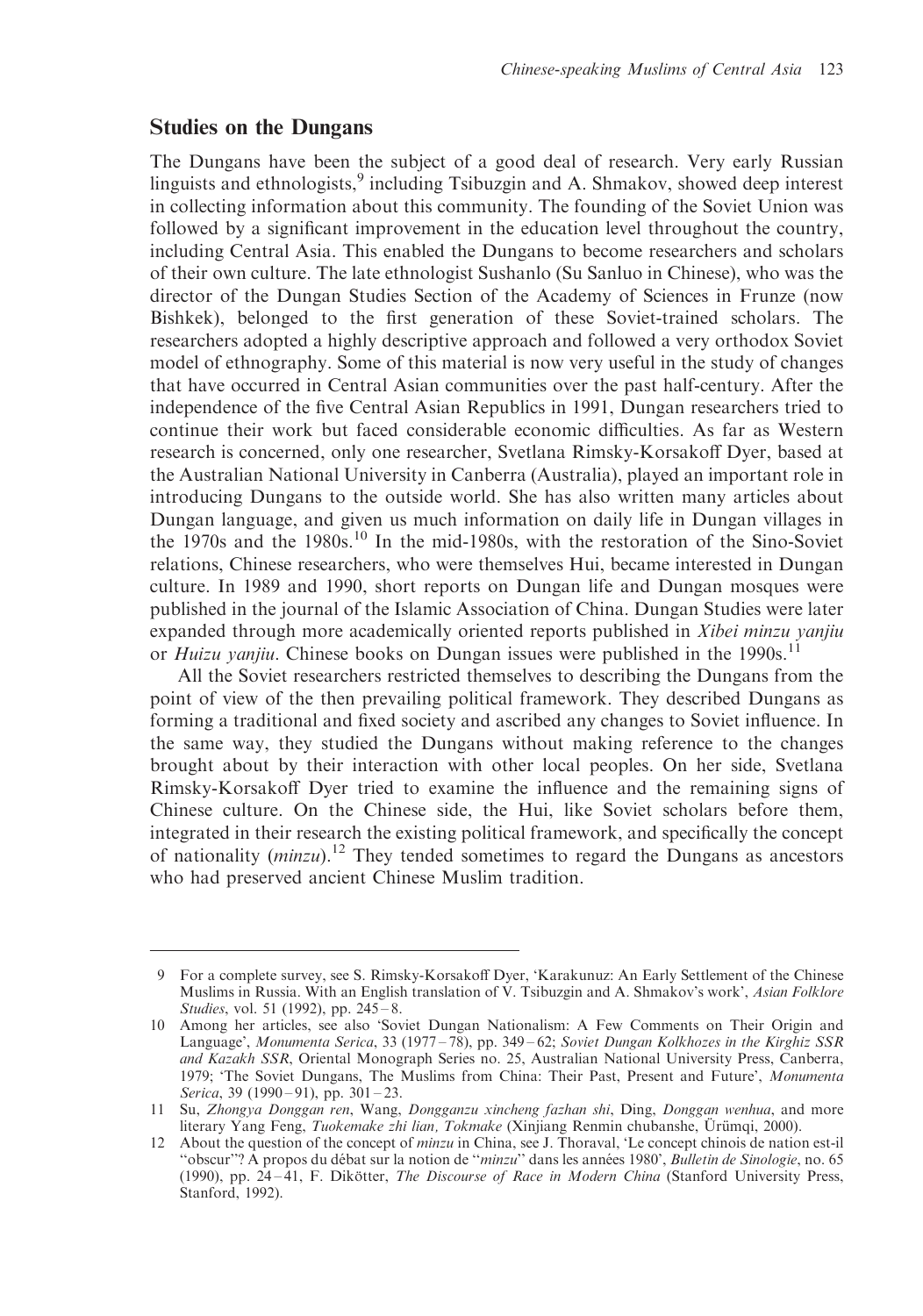Strangely, in all these researches, the religious aspect was either neglected or described superficially. Besides, all the researchers regard the Dungans as being a 'natural' ethnic group. People outside the group call them Dungan, but they call themselves Lao Huihui or Huihui, the same term as given to other Chinese Muslims. In fact, the term Dungan is misleading, because it raises no questions about the construction of a community in the specific historical context of Chinese Muslims who fled repression and sought refuge in Central Asia. Authorities and researchers who spoke of the Dungan as an ethnic group have maintained this illusion. However, when they first began to create a Dungan identity, they were simply a population who shared a Chinese and Islamic cultural inheritance. It was their situation of being in exile and the manner that they assumed it that framed their specific identity. This paper shows how the group was very flexible in responding to different situations in space and in time, even though the people were always in a subordinate position and never had their own territory. They reconstructed their identity through migrations or sharing interactive relations and mutual borrowing with their neighbours. Scattered in three Soviet states, Dungans maintained a certain cohesion until the constitution of new Republics in Central Asia challenged this unity.

The first part of this paper will present some ethnological and historical elements from the end of the nineteenth century to 1991, to help us understand the strong anchoring of the Dungans in Central Asia. The second part will introduce the new situation and the changes that have occurred since the independence of the Central Asia Republics.

## Exile and Adaptation: Some Brief Ethnological and Historical Elements

The history of the settlement of the Dungans in Central Asia is now very well documented. Svetlana Rimsky Korsakoff Dyer has written a very good synthesis about this subject.<sup>13</sup> This part will focus on some historical facts and provide some new observations on ordinary life and on some religious aspects.

At present, Dungans are mainly farmers, as their forebears were in China. They arrived in an area with no agricultural activities. There was no conflict with the nomadic or semi-nomadic Kazakhs or Kyrgyz. The first thing Dungans had to change was their Chinese family names. Many created Russian family and patronymic names from their Muslim name; however, the older people keep the memory of their Chinese family name. Until the end of the twentieth century, they built houses showing a mixture of Chinese, Russian and Central Asian styles. They maintain the Chinese way of building houses around an inner courtyard while adopting local elements. For instance, in summer, the family members eat and sleep on a traditional Central Asian platform placed outside the house. Inside the house, they have one or two rooms with kang, as in northern China. The reception room is covered with floor and wall carpets and equipped with a Russian heater. Dungans have adopted the same daily dress as the local people.

They live in relatively homogeneous villages along the Chu River from Tokmak to Bishkek and near Lake Issyk-kul. Some of them live in urban areas and are generally intellectuals, such as teachers and researchers, or traders. Expanding from the three

<sup>13</sup> Rimsky-Korsakoff Dyer, 'Karakunuz', pp. 244 – 6.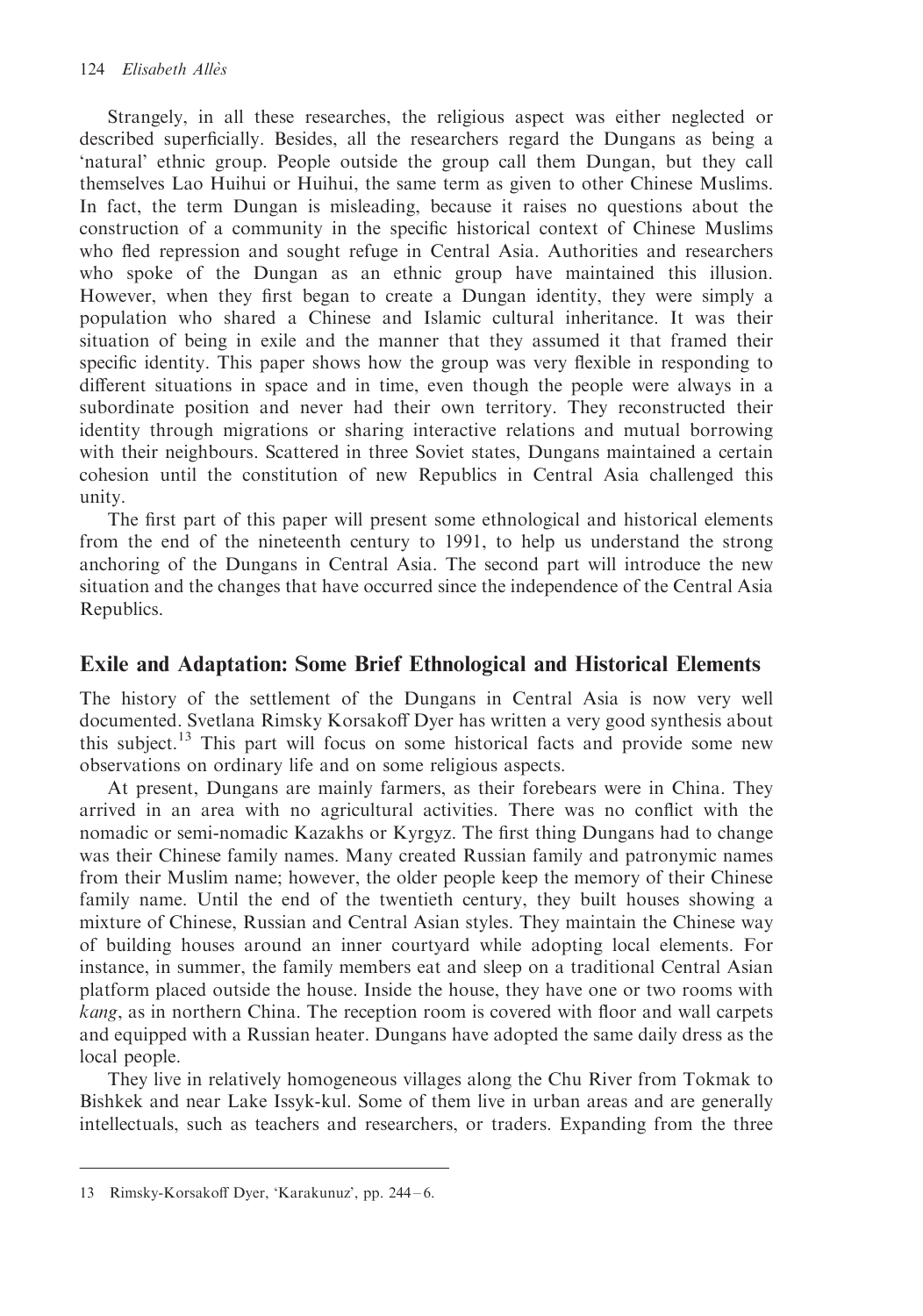original settlements at Yrdyk, Yingpan<sup>14</sup> (formerly Karakonuz and presently Masanchin) and Osh, the Dungans went on to establish new settlements in the three republics. The reasons for these extensions are numerous, some being associated with internal divisions as in the case of the *yakshi* and *yaman* in Yingpan. After the arrival (1877) of Muslim leader Bai Yanhu and his 3,164 people who came from Shaanxi, quarrels increased dramatically inside the group. Some blamed Bai Yanhu for keeping the best lands for his family and friends. Local authorities had to intervene, and the group was divided into those who supported Bai Yanhu called Yakshi (meaning 'good' in Turkish), and those who were against him, called Yaman ('no good').<sup>15</sup> In this particular instance, a number of villagers moved to the town of Tokmak and the founding of their new village of Shortube sanctioned by the authorities in  $1902<sup>16</sup>$  The new village was located 6 or 7 kilometres from Yingpan. Natural extension and economical issues are behind the other expansions. An example would be the Dungans who went from Yingpan to Tashkent, from Yrdyk to Bishkek or from Osh to the Fergana Valley.

Dungan settlements were reinforced by new migrations from Yili in 1881, an example being the village of Sokhulu (now Alexandrovka). In 1933, some of Ma Zhongying's troops<sup>17</sup> crossed the border. In 1962,<sup>18</sup> many Hui, Salar and Uygurs who lived in Gulja (Yining), crossed the Soviet border, as did large numbers of Kazakhs. Many of them settled in Kyrgyzstan in different villages or in the capital Bishkek, and others went to Uzbekistan. This last migration played an important role in the religious renewal.

Family life, kinship and weddings form a very good point of reference to observe a group's ability to adapt to change. Among Uzbeks, Kazakhs, Kyrgyz or others, weddings are also a time for the expression of cultural identity. For instance, Dungans women wear dresses, while trousers represent Chinese culture. Brides themselves sew and embroider their silk clothes in Chinese traditional style, which is no longer found in China. The groom wears a Soviet- and now Western-style suit. The only mark of his status as bridegroom is the wearing of two scarves, one red and the other green, crossed over his chest.<sup>19</sup>

In this paper, I shall concentrate on selected aspects of marriage alliances. The Dungans have a reputation for practising strict endogamy, but the first reports of Russian ethnologists aptly pointed out the absence of women in the settlement of Yingpan. Indeed, very early Dungans had to marry local women. When one tries to reconstitute the history of Dungan families, there are many examples of marriages with

<sup>14</sup> Ingpan, means camp in Chinese. Dungans gave themselves this name in the nineteenth century, and it is still used by old people. Karakonuz is the local Turkish name. Since 1965 the official name is Masanchin, who was the name of a famous Dungan military official. When referring to the past I use the name Yingpan and when to the present the name Masanchin.

<sup>15</sup> Tsibuzgin in Rimsky-Korsakoff Dyer, 'Karakunuz', p. 255.

<sup>16</sup> Su, Zhongya dongganren, p. 259.

<sup>17</sup> Mane Savurov, 'Dungane', in Alisher Ilkhamov (ed.), Ethnitcheskii Atlas Ouzbekistana. Ethnic Atlas of Uzbekistan (Open Society Institute Assistance Foundation Uzbekistan, Elininas, Istanbul, 2002), pp. 73 – 7; interviews in Alexandrovka.

<sup>18</sup> There was famine in China in the late 1950s, due partly to the policies of the Great Leap Forward. Sino-Soviet relations, which remained bad until the 1980s, began to decline at the same time. On the Ili incident see Morris Rossabi, China and Inner Asia. From 1368 to the Present Day (Thames & Hudson, London, 1975), pp. 278 – 9; René Cagnat, Michel Jan, Le milieu des empires (R. Laffont, Paris, 1981), pp. 206 – 7; Michael Dillon, Xinjiang, China's Muslim Far Northwest (RoutledgeCurzon, London, New York, 2004), pp.  $56 - 7$ .

<sup>19</sup> Elisabeth Allès, 'The Dungans and the Marriage Ceremony. A Case of Multiple Identities', China *Perspectives*, no. 27 (2000), pp.  $62 - 9$ .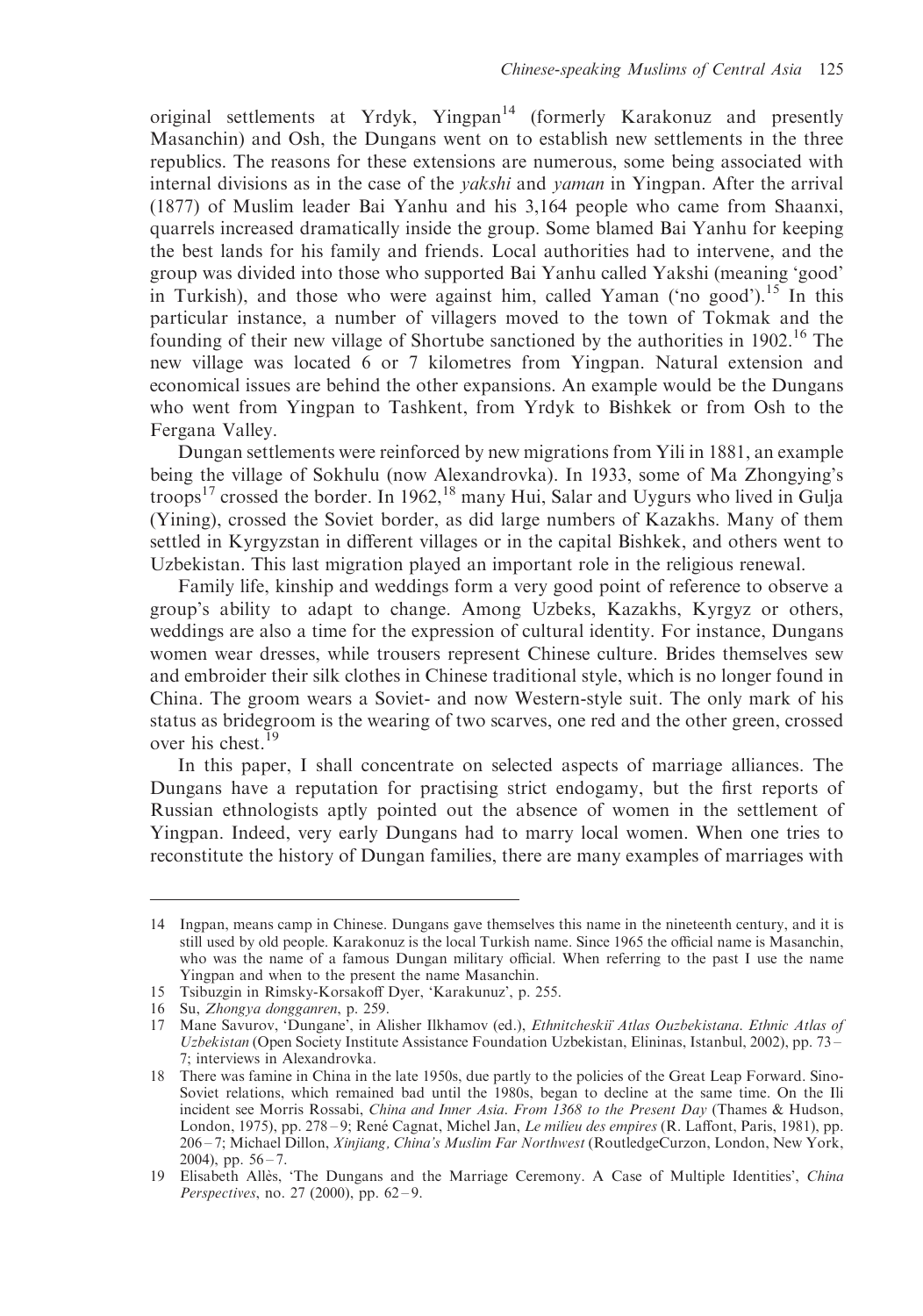Kyrgyz, Kazakhs or others, often for the second wife and sometimes the third or the fourth. The intermarriages that occurred in the past are proving to be very important at the present time, because they offer the Dungans the possibility of changing their nationality. People said, generally, the first wife was Dungan. There was a social and economic necessity to keep Dungan women within the villages and the community; this has resulted in the levirate practice.<sup>20</sup> It seems that monogamy became a reality only in the 1950s. As far as kinship and the rules of marriage are concerned, we can recognise a common regional practice: preferential marriage with a cross-cousin. The cross-cousin marriage, patrilateral and matrilateral, was also common in China before the new marriage law was adopted in 1981. Besides, Dungan women may explain now that marriage between the children of two brothers is not possible,  $2<sup>1</sup>$  but I found some cases of this practice, which is ethnologically known as 'Arabic marriage'. This custom is doubtlessly a result of interrelations with Kazakhs and Kyrgyz, who practice this form of union.<sup>22</sup>

Another example of adaptation at the local culture is inheritance. In traditional China, a man shared his estate equally among his sons. Generally, the family house would go to the eldest son and the parents would continue to live there until they died. The importance of the eldest son is emphasised in Chinese Muslim culture. In Dungan society, the eldest brother also plays an important role in many social occasions, but I have observed the prevalance of another custom, both in Central Asia and in Xinjiang. The family house is given to the youngest son. This nomadic tradition is well documented and easy to understand. The father gives a part of his herd to the eldest sons for their marriage. Time is necessary to reconstitute the herd, so the traditional nomadic tent, the *yurt*, and the remaining livestock belong to the youngest son. Dungans have adopted this custom and give the house to the youngest son, who must then take care of his parents when they are old.

One can also see interaction with different cultures even in diet and cooking, which is generally an area where the original culture remains most deeply rooted. If we eat in a Dungan family, we may think we are eating a Chinese meal, because chopsticks are used and, for festive occasions, the hostess brings out many different dishes, at least one of which would include fish. But one can notice two main things that show the effects of cultural interpenetrations and changes. The first is the delicious jam, cream, bread  $(nan)$ ,<sup>23</sup> candies and peanuts offered to the guest before the meal. Chinese hosts may offer fruit in summer, but bread, cream and jam are rarely found in Chinese meals. It would be very interesting to detail rituals concerning meals, the number of dishes, and ingredients and innovations in food preparation.<sup>24</sup> However, this is outside the scope of this paper.

For my next example, I focus on two points. In most of China, people do not eat much meat in their ordinary meals, and it is well known that meat is more a northwestern traditional dish. To celebrate different Central Asian festivals, usually

<sup>20</sup> M. Savurov told the story of his grandmother. She was nineteen years old when her husband died, and she was later remarried to her late husband's eleven-year-old brother. The levirate marriage was also practised in China. Savurov, 'Dungane', p. 78.

<sup>21</sup> This practice was also forbidden in traditional China.

<sup>22</sup> Thomas Hoppe, Die ethnischen Gruppen Xinjiangs; Kultureunterschiede und interethnische Beziehungen (Mitteilungen des Instituts für Asienkunde, Hamburg, 1995), pp.  $271-2$ .

<sup>23</sup> Nan is a Farsi word meaning bread and is used all over Central Asia.

<sup>24</sup> To have an idea of the extreme richness of the Dungan cooking, see M.D. Savurov, Sekrety dunganskoiï kukhni (The Secrets of Dungan Cooking) ('Mekhhat', Tashkent, 1989).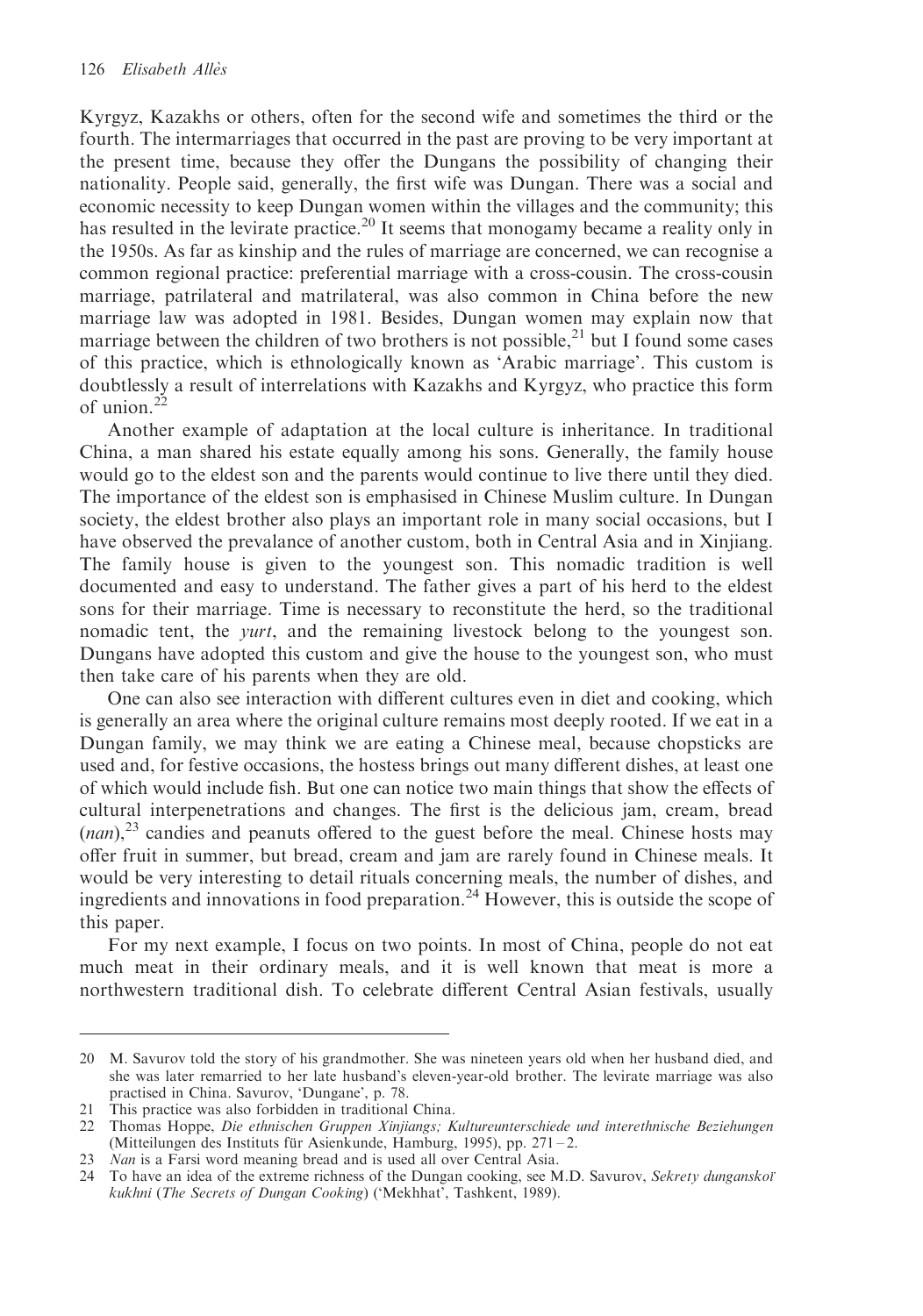each family has to kill an ox or sometimes a sheep. The meat is presented on large plates and eaten with the hands, which is unusual for the Chinese, even Chinese Muslims in central China. The second is the famous meat – rice – carrots dish, called plov (or polo) in Central Asia and zhafan in Chinese. The plov is of Central Asian origin and was introduced in the Dungan menu alongside Chinese dishes. It is used as a complementary dish for weddings, circumcisions or other ceremonies.

All these aspects of social life demonstrate the remarkable ability of the Dungans to adapt to the cultural models where they find themselves. These different models do not fuse, but rather ally or juxtapose themselves to form a whole.

As far as politics is concerned, Dungans are not united, as the Hui tend to be in China, but follow different political orientations. In 1917, Dungans such as Masanchin,<sup>25</sup> took part in the October Revolution,<sup>26</sup> while others remained faithful to the Russian empire, and many of them were killed in Bishkek in  $1918<sup>27</sup>$  People still remember the first deportations to the gulag between 1930 and1933. Men from Yingpan and Shortube were deported during the agrarian reform. Dungans were not spared during the Stalinist repression  $(1937-38)$ . According to informants, many imam (ahong) and other people were sent to the gulag or were executed, even including Comintern members. Nobody survived these deportations. Some Dungans escaped to Yining (Xinjiang) from where they came back in 1961. During the period of Sino-Soviet conflict (1960s – 1980s), Dungans tried to suppress any connections they might have had with China. They did so by pointing out not only their separateness from China but also from Chinese Muslims in terms of language and other factors relating to identity.<sup>28</sup> People in Uzbekistan and Kazakhztan said that, during that period, Dungans sometimes passed themselves off as Koreans or Uygurs, $^{29}$  because they were afraid that the Soviet authorities would consider them as Chinese.

However, we need to question the meaning of these different political orientations. Dungans used various strategies to avoid the consequences of decisions by the Soviet authorities over which they had absolutely no control. The political differences produced no fractures within the community. While the Soviet Union continued to exist, the community maintained its unity. This is precisely what the 1991 changes might alter.

In the religious domain, Dungans are Sunnis and follow the Hanafi law, like their Muslim neighbours. The Islamic trends are as varied as Islam in China and as Islam elsewhere in the world. During the first two migrations of the nineteenth century, Dungans came from different religious trends. There were the Sufis from Gansu and Ningxia and laojiao ('old teaching', qadim in arabic) from Shaanxi. The Sufis belonged to the two Naqshanbandiyya branches, Jahriyya and Khufiyya, and to the Qadiriyya order.<sup>30</sup>

<sup>25</sup> Or Masanchi. Wang Guojie transcribes in Chinese, Ma Sancheng. Wang, Dongganzu xingcheng, p. 135.

<sup>26</sup> Masanchin was a military official who joined the Communist Party in Tashkent in 1918. He organised the fight against the Basmachis in the region. Arrested during the Stalinist purges, he died in 1938. He was rehabilitated in 1956. See his biography in Dungane. Historia v litskh (Dungan. History in Pictures) (Karjikarajat, Alma Ata, 1998), pp. 97 – 8; Maria Vancvanova, Dungane: lioudi i soud'bi (Dungan: People and Destinies) (Siezdik, slovar, Alma Ata, 2000), pp.  $20 - 1$ .

<sup>27</sup> Interviews on family stories in 2000 and 2003. On the history of Dungans and the October revolution period, see Wang, Dongganzu xingcheng, pp. 83 – 144.

<sup>28</sup> S. Rimsky-Korsakoff Dyer, 'The Soviet Dungans', pp. 307 – 8.

<sup>29</sup> Interviews in 1992 – 93. In 1937, Soviet authorities forced Korean and Chinese inhabitants to move to Siberia or Central Asia on the pretext that they could encourage Japanese spying. Cagnat and Jan, Le milieu des empires, p. 177.

<sup>30</sup> Su, Zhongya Dongganren, p. 261.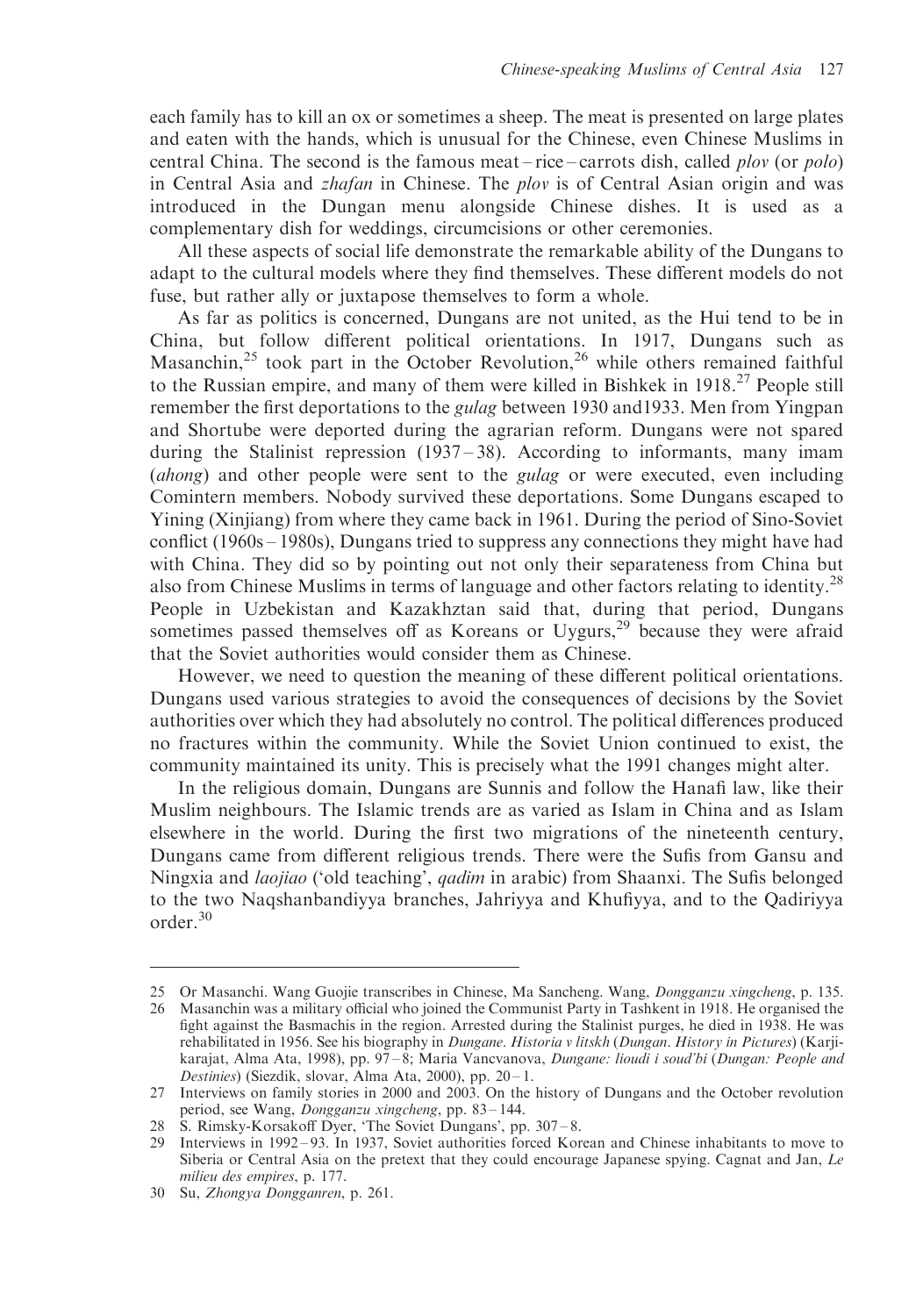Among the Sufis, the Jahriyya brotherhood is the biggest group.<sup>31</sup> When they arrived, they settled in Yrdyk near Przheval'sk (present Karakol) and in Osh. In November 1877, one member of the Ma Hualong family,  $32$  named Ma and also known by his Islamic name of Yussuf, crossed the border with 1,130 people and moved along the Chinese Muslim trading routes.<sup>33</sup> A *gongbei* (tomb) with three generations of the family of Yussuf can be found in Yrdyk, but only men are allowed to visit it. Very early Dungans opened prayerhouses, called daotang in Chinese Sufi tradition. A mosque was built later in Yrdyk and, in 1910, in the town of Przheval'sk in Chinese style<sup>34</sup>. During the Soviet period, religious activities were limited. Recently a Jahriyya ahong said that he was upset about the villagers' religious laxity:

They don't know how to pray, they don't know the difference between Jahriyya and the other trends; this is the result of the communist rule. Besides, when young men from the village follow Islamic training, they learn in Uzbek schools or in other schools. They learn Arabic but know nothing about the Jahriyya!!

Some elements of this brotherhood's religious characteristics persist to this day and are displayed especially during weddings. Many people whose families originated from Yrdyk have been living for some generations in the capital Bishkek. Many of them have achieved good social positions. They feel themselves to be more modern than the Shaanxi members. In general, the urban Gansu Dungans tend to look down upon their rural Shaanxi brethren.

On the Shaanxi side, people claimed to adhere to the 'old teaching', which has spread all over China since the tenth century and especially during the Yuan dynasty  $(1271 - 1368)$ . Some of them now say that they belong to the *xinjiao* ('new teaching'). In 1897, when the two Russian ethnologists, Tsibuzgin and Shmakov, were doing research work in Yingpan, their attention was drawn to the content of the book of Lan Xu.<sup>35</sup> This is called Tianfang Zhengxue (The Correct Doctrine of Arabia)<sup>36</sup> and was published in 1852 in China. The book describes the history of Islam and its introduction into China. It was read by the laojiao, and it seems that it was used mainly by Sufi followers. It is possible that there were also some Dungans from Shaanxi who may have belonged to the khufiyya order, which is also called laojiao. However, the absence of the two main Sufi practices, *dhikr* and the cult of saints, suggests that the *gadim* made up the vast majority of the Shaanxi Dungans.

<sup>31</sup> Inside this brotherhood, they belonged to the banqiao branch. Interviews with Jahriyya ahung in Kyrgyzstan and in Xinjiang. But generally people do not know the name of their menhuan, they only know that they belong to the Jahriyya. On the different branches (menhuan) in Chinese Sufi trends, see Ma Tong, Zhongguo yisilan jiaopai yu menhuan shidu shilue (History of Muslim Religious Trends and Menhuan System in China) (Ningxia Renmin chubanshe, Yinchuan, 1983).

<sup>32</sup> Ma Hualong was a descendant of Ma Mingxin, the founder of the Jahriyya. He played an important role during the Muslim revolts in the middle of nineteenth century in China.

<sup>33</sup> After the repression of the Jahriyya in China at the end of the eighteenth century, some of them were exiled to Xinjiang. The tombs of the wife and of one of Ma Mingxin's daughters are near Gulja. The tomb of the second daughter is near Turpan. According to Dungans, Jahriyya members have been coming along Lake Issyk-kul as far as Samarkand or Tashkent to do business since the beginning of the nineteenth century.

<sup>34</sup> Su, Zhonggya Dongganren, p. 234; Ding, Donggan wenhua, p. 227.

<sup>35</sup> Tsibuzgin in Rimsky-Korsakoff Dyer, 'Karakunuz', p. 249.

<sup>36</sup> See the entry on Tianfang zhengxue in Zhongguo Huizu dacidian (Great Dictionary of the Hui in China) (Shanghai Cishu chubanshe, Shanghai, 1993), p. 221, Zhongguo Iisilan baike quanshu, Chinese Encyclopaedia of Islam (Sichuan Cishu chubanshe, Chengdu, 1994) p. 556.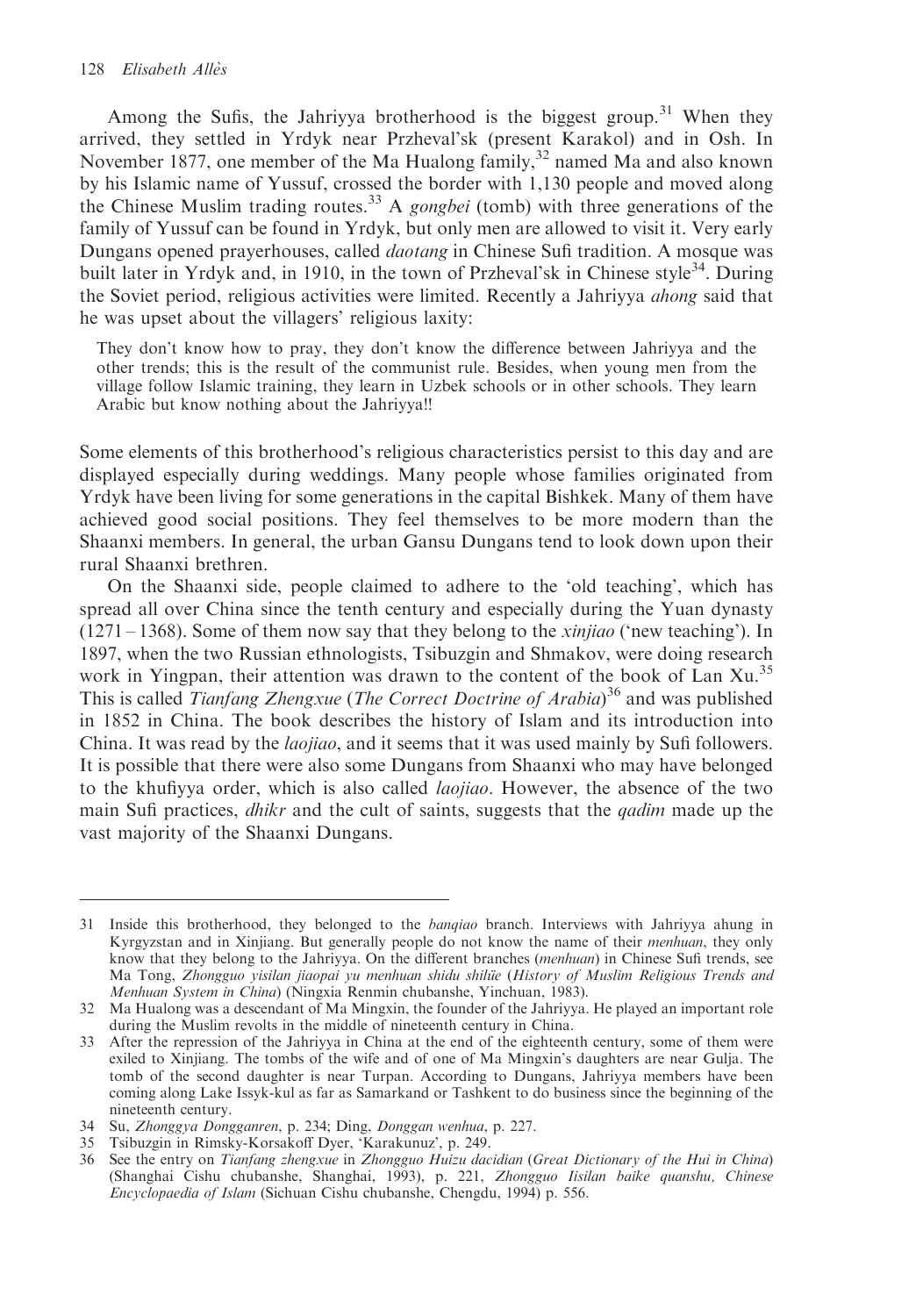Ethnological investigations carried out at the end of the nineteenth century showed that there were already a large number of prayerhouses and religious schools. Statistical data from  $1887<sup>37</sup>$  indicate that there were 36 imams<sup>38</sup> or teachers for a population of 2,639 people in Yingpan, 19 for 1,158 people in Yrdyk and 13 for 1,705 people in Sokhulu (Alexandrovka). The relatively large number of prayerhouses *(daotang)* is characteristic of the Sufi practices. A small group of families join together to carry out the special Sufi prayer called *dhikr*. They go to the mosque only for  $Jum^c a$  (Friday prayer). This is also the ordinary process for the *laojiao* in China. Initially, a small group of families with specific affinities, lineage or place of origin, organise a prayerhouse, and it is only a number of years later that a mosque is built. During the Soviet period, it was not allowed to have more than one mosque in any given village, so people continued to go to ahong houses. Many mosques were built after the 1980s. In 2003, there were 8 mosques in Masanchin, 11 in Shortube, 2 in Yrdyk, and 4 in Alexandrovka (2 of which were principal ones). This shows that the religious activities were strong enough to survive even during the most difficult period of religious repression in the Soviet era. This is important, as it helps us to understand the success of the renewal that took place inside the community in the 1960s. The new wave of migration in  $1961 - 62$  is one of the main reasons for the renewal that took place in the Shaanxi villages of Masanchin and Shortube and also in the Gansu village of Alexandrovka.

In 1962, two *ahong* belonging to the fundamentalist and reformist trend *xinjiao*<sup>39</sup> (new teaching) or yihewani in China,<sup>40</sup> arrived in Masanchin, both from Gansu. Qian<sup>41</sup> ahong (called Yussuf) stayed in this village, while his maternal uncle ahong Ma Zhengui<sup>42</sup> later went to Alexandrovka, where he died in 1981. Yussuf was very active and succeeded in spreading his influence in the Yaman group, which made up the majority in the village. Today, the Yaman villagers all declare themselves as xinjiao followers. He taught over many years and his students all became ahong in Masanchin and Shortube. Yussuf died in 1993, having promoted a reform in religious education emphasising the correct pronunciation of the Arabic language and, according to his students, the reading of 28 Surats, compared with the 23 Surats<sup>43</sup> read by *laojiao*. An ahong explained to me in 2003 that 'the main problem for the laojiao ahong is their bad pronunciation in Arabic, which causes changes in the original meaning of the words'. He reformed the religious practices in such areas as the suppression of payments for community celebrations (nietie); the suppression of the covered coffin for the transportation to the cemetery; a three-day waiting time before killing an ox upon the death of the community member (the laojiao killed the ox the same day the death occurred). For ordinary religious life, the distinction between xinjiao and laojiao is marked by the fact that after prayers, the xinjiao people raise their hands to the face

<sup>37</sup> Wang, Dongganzu xingcheng, p. 69.

<sup>38</sup> The references to the statistical data use the term imam, but it seems more realistic to consider them as ahong. In Central Asia, to become an imam, a person needs to study many years at advanced level in an Islamic school and obtain a diploma. A trainee ahong studying with other ahong in the village does not need to have any specific academic qualifications.

<sup>39</sup> I reconstructed this story after many interviews with old students of this xinjiao ahong, members of the yaman group and of the yakshi group.

<sup>40</sup> In Central Asia, it is not possible to use Yihewani which is the transcription of the Arabic name ikhwan (brother), because it implies the inspiration of wahhabism, which in this region is currently associated with religious extremism, for which people could be arrested.

<sup>41</sup> According to the pronunciation of local people.

<sup>42</sup> According to the pronunciation of local people.

<sup>43</sup> The Koran contains 114 Surats.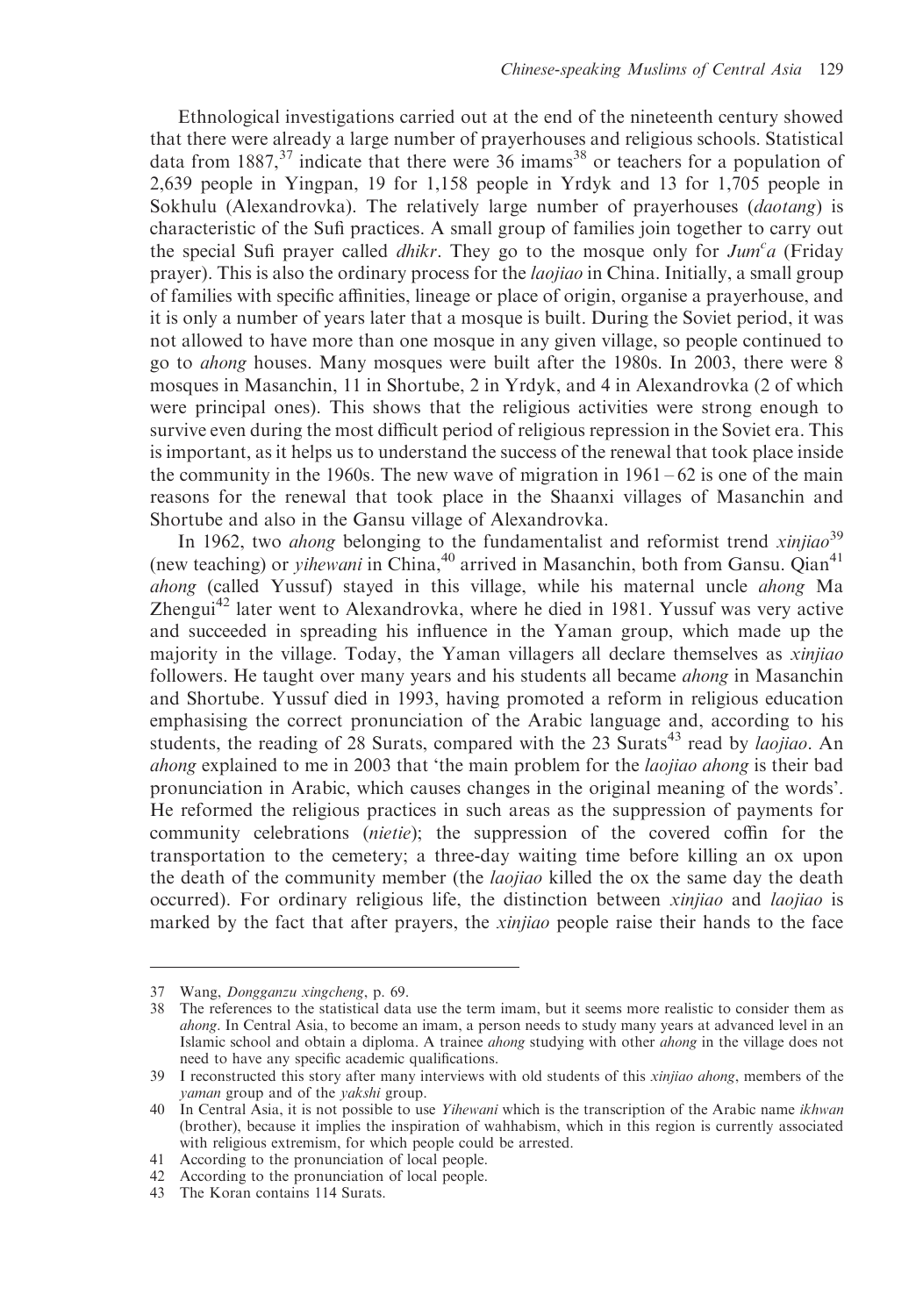only once, while the *laojiao* do it twice. In this way the religious confrontation came to be superimposed on the old political split between *yakshi* and *yaman*, the first remaining *laojiao*, the latter becoming *xinjiao*. In the village of Alexandrovka, the situation was different. The fundamentalist trend seemed to be present with people who had crossed the Sino-Soviet border during the 1930s and the 1960s. In this village, there were still some Sufi trends (Khufiyya, Jahriyya) in 2003, but the majority are now *xinjiao*, and all recently built mosques belong to this trend. With the 1980s and Perestroïka, the Dungans, like their Muslim neighbours in Central Asia experienced an Islamic revival,<sup>44</sup> with the building of mosques, the distribution of religious books, pilgrimage to Mecca and the arrival of preachers from Pakistan and Saudi Arabia. All this strengthened the position of the *xinjiao* followers. Currently, the young imams<sup>45</sup> of the villages study in Islamic schools in Tashkent or in Bishkek, such as the Koranic school established by religious people from Dagestan.

In the 1990s, a new development occurred within the laojiao, when an ahong, who was a native of Shaanxi, came to the village of Shortube. The fact that he could speak the Shaanxi dialect was important for the expansion of his religious training. He provided a new impetus for religious education. In one year, he replaced the old generation of ahong with a new one. His xinjiao and other Muslim preacher detractors accused him of being in reality a member of a Sufi order. He sent some young students to study in *laojiao* mosques in China.<sup>46</sup> After a year, after failing to obtain permission to stay, he was obliged to return to China.

As we saw previously, the religious sphere has constituted a kind of 'space of freedom' for the Dungans. However, they have made sure that this space of freedom does not compromise their relations with authorities. They have always respected Soviet state laws and regulations, their main concern being to preserve the existence and future of the community.

Women were not allowed into mosques, so they organised their own religious activities in women's assemblies. Unlike men who go to mosques owned by a group of Dungan families, women share their activities with Tatar, Uzbeks or Kyrgyz women. In the house of one of them, generally a woman from a rich family, they would read the Koran together with an *otine* (female *ahong*), $47$  comment on the hadith and learn religious rules. They read the Koran in Arabic and comment in their common language, Russian. Sometimes Dungans congregate in a small group and use their own language. A group of these women with an *otine* go to the family houses during celebrations, such as weddings, to read the Koran and tell Islamic stories. This common religious area created by women coming from different nationalities of the region is a good example of the Dungans' basis within the local society.

During the Soviet period, Dungans modelled their identity in accordance with the fixed frame of the nationality *(narod)* and citizenship politics, by interacting with local populations and internal strategies of reinforcement. However, the majority of Dungans remain hard-working peasants. Other peoples, especially Kyrgyz, consider them to be a prosperous community. Their villages are indeed wealthier than those of

<sup>44</sup> Rashid Ahmed, Asie Centrale, champ de guerres. Cinq républiques face à l'islam radical (Paris, Ed. Autrement Frontières, Paris, 2002), pp. 48 – 51; Olivier Roy, L'islam mondialisé (Seuil, Paris, 2002), pp.  $45 - 51$ .

<sup>45</sup> On the difference between imam and ahong in Central Asia, see note 38.

<sup>46</sup> I met one of them in Kaifeng in 1993.

<sup>47</sup> Atun in Farsi. On the Otine in Central Asia, see Habiba Fathi, 'Otines: The Unknown Women Clerics of Central Asian Islam', Central Asian Survey, vol. 16, no. 1 (1997), pp. 27 – 43.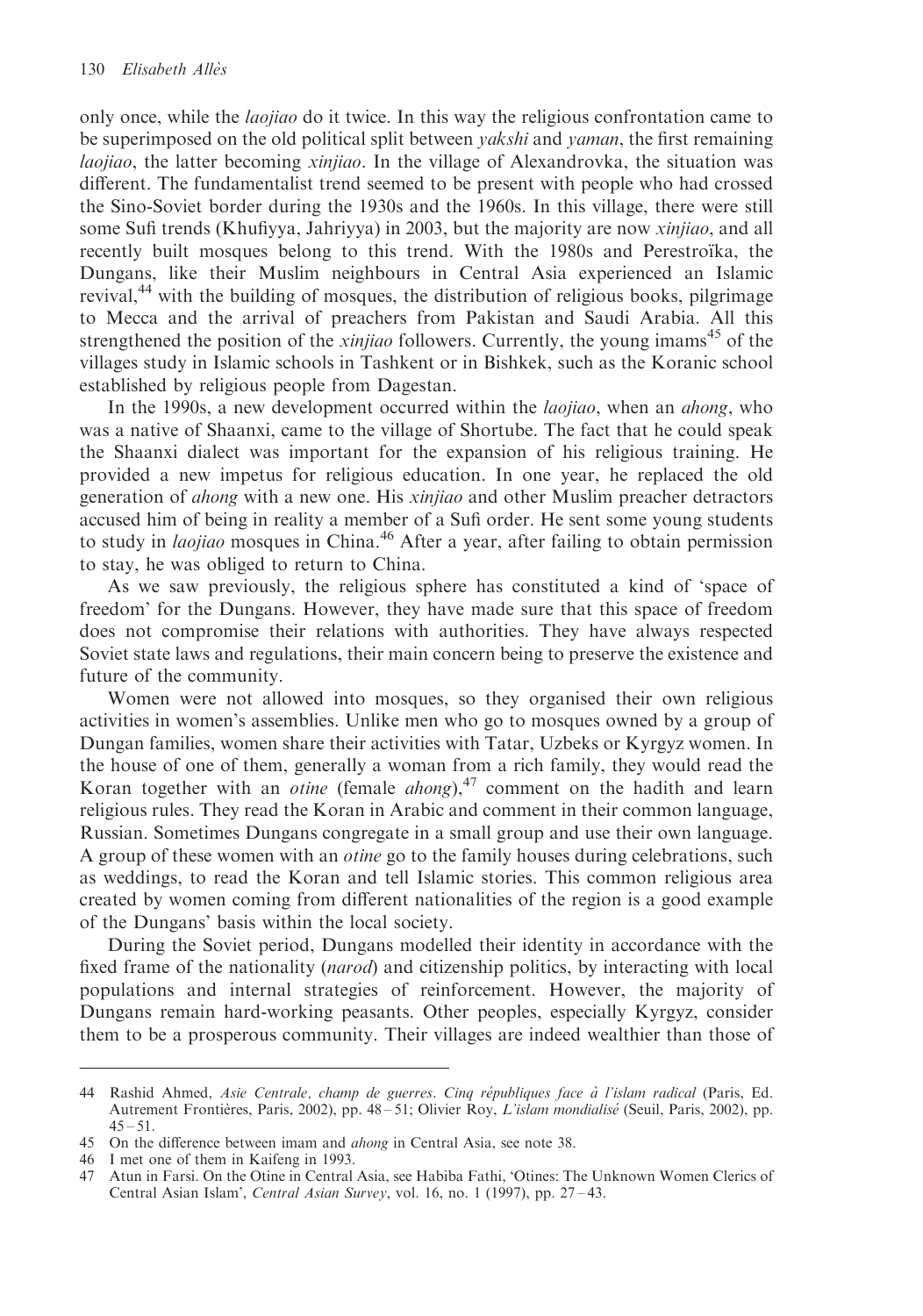Kyrgyz people and the Dungans impress us as a strong, and remarkably united group. Other local people tend to be prejudiced against them and sometimes show a certain degree of animosity towards them.<sup>48</sup> The independence of the republics, proclaimed in 1991, created a new situation for the Dungans, the effects of which had become apparent at the end of the decade.

# The Dungans in the New Republics: Collective and Individual Strategies

With independence, the Dungans had to confront a situation that questions the image of the unity of the group and their identity. The setting up of real borders with guard posts between republics seriously started to hinder communication. The free movement of people and goods depends upon the political relations between the states concerned. New and unclear cross-border regulations made it more difficult for people to travel. The new borders isolate Dungan groups from one another, as they now live in different independent states. For the same reason, they also have to demonstrate their loyalty to the new republic in which they live. All this takes place in a politically sensitive context. There are authoritarian and repressive governments in place in the three republics, which suffer from weak economic conditions and widespread corruption. The new republics' political orientation was also affected by the civil war in Tajikistan which came to an end only in 1997, by pre-Taliban warlords in Afghanistan and later by concerns about possible Taliban influence in Central Asia.

#### Uzbekistan

In Uzbekistan, the political situation is most sensitive and, with its 25 million inhabitants, the country has the largest population among Central Asian countries. The relations with its neighbours are not always smooth. It is very complicated for people to cross the Kazakh border near Tashkent, and the Kazakh authorities try to limit the importation of goods from Uzbekistan. For the past two or three years, Dungan people who have families in all republics have to ask for a visa or an authorisation to enter Kazakhazstan and Kyrgyzstan. So corruption at border points has become serious. Inside the country, Dungans are faced with two different situations. one group who live in Andijan (Fergana Valley) have forgotten their native language, speak only Uzbek and are scattered among the local population. The other group who arrived near Tashkent during the 1930s still remain together. Many of them are families originating from the village of Masanchin. The Dungans are readily given recognition for being honest and hard workers and for having introduced locally the big red radish and the Chinese green bean. In this area, Dungans are generally well respected by Uzbeks and the other communities.

If they are gathered mainly in one village, their position is delicate, as they depend on the political goodwill of the Uzbek district authorities. They have a reputation for extreme tolerance. For instance, after Uzbeks expelled the Meshketian Turks<sup>49</sup> from

<sup>48</sup> In spring 1992, team members of a European NGO, who were conducting a study on the need for food in villages in Kyrgyzstan, were prevented by Kyrgyz villagers from visiting Dungan villages. Kyrgyz seemed to consider Dungans as rich people who were not entitled to any help.

<sup>49</sup> For some elements of the Meshketian history, see Aydingun Aysegul, 'Creating, Recreating and Redefining Ethnic Identity: Ahiska/Meskhetian Turks in Soviet and Post-Soviet Contexts', Central Asian Survey, vol. 21, no. 2 (2002), pp.  $185 - 97$ .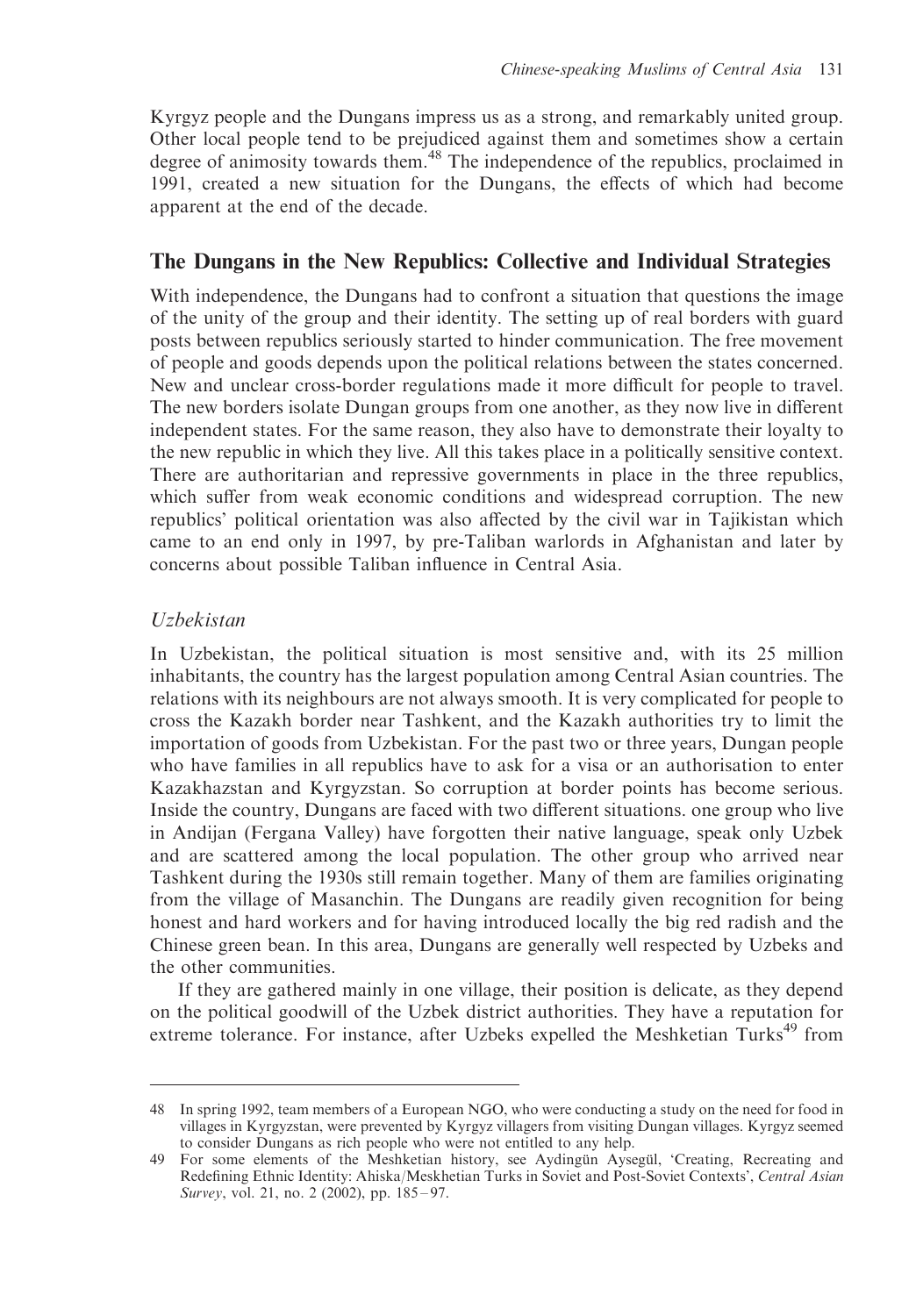local villages, including the Dungan village, in 1989 – 90, some Korean families settled in the Meschketian houses and reared pigs without conflict with their Dungan neighbours.<sup>50</sup> A Dungan academic took the initiative to found a Dungan association in 1990. Following the model of minority activities during the Soviet period, Dungans try to maintain cultural events, like other minorities in the country. All minority associations are now based in an International Culture Centre, which is directly under the State Committee of Uzbekistan. There is no political representation for the minorities.

In the early years of independence, the Dungan Association tried to develop relations with China through the Chinese embassy. At first, Chinese officials helped them to introduce the culture of one variety of white mushrooms and to buy a machine to de-husk rice. They also sent Chinese teachers to work in Dungan schools. This assistance did not continue for long. The Chinese connection was designed to help them strengthen their role in local society. However, it seems that the Chinese authorities have not made the choice to develop privileged relations with the Dungans. It would appear that, from the Chinese point of view, since the Dungans speak Russian and Uzbek very well, they do not constitute a political force. However, economic difficulties forced the Dungans to concentrate their efforts on survival. Some of them have to cross the border with Russia or with Kazakhstan to sell their vegetables for a better price. These trading trips are often marred by unforeseen events and incidents.

## Kyrgyzstan

In Kyrgyzstan, the situation of the Dungans is also complicated. In this poorest and relatively less authoritarian Central Asian country, the Dungans are most numerous. Some of them live in Bishkek, and others have settled in villages. Kyrgyz citizens have the same difficulties in going to Kazakhstan as Uzbeks. Most require a visa. However, during my last fieldwork in spring 2003, people who live near the border could still cross without authorisation. Before independence, Dungans enjoyed real recognition and were adequately represented politically in this country. Now there still is a Dungan Studies Department in the Social Science Academy. A Dungan association continues to exist; radio and TV programs continue to be broadcast and their newspaper previously called October (Shiyue), is now entitled *Huizu-Dungane*. Dungan now have to deal with many different problems, one of them being the rise of Kyrgyz nationalism. Members of Kyrgyzstan's minorities are given Kirghiz citizenship but not Kyrgyz nationality. Minority communities have to endure unofficial discrimination. Higher administrative posts are routinely given only to people with Kyrgyz nationality. This occurs also when students apply to go abroad, it is usually only those of Kyrgyz nationality who can leave the country.

An increasing number of people in Kyrgyzstan want to leave the country. To try to alleviate the situation, in the mid-1990s, the government introduced Russian as a second national language. However, economic problems seem to remain prevalent even though some improvement appears to have occurred since 2002. Dungan have difficulty in financing the publication of their journal, which is not subsidised by the state. Disaffection has increased in the educational system. Young Dungan female teachers

<sup>50</sup> In 2003, the new situation prompted Korean families to leave the village and settle in Tashkent where they opened businesses.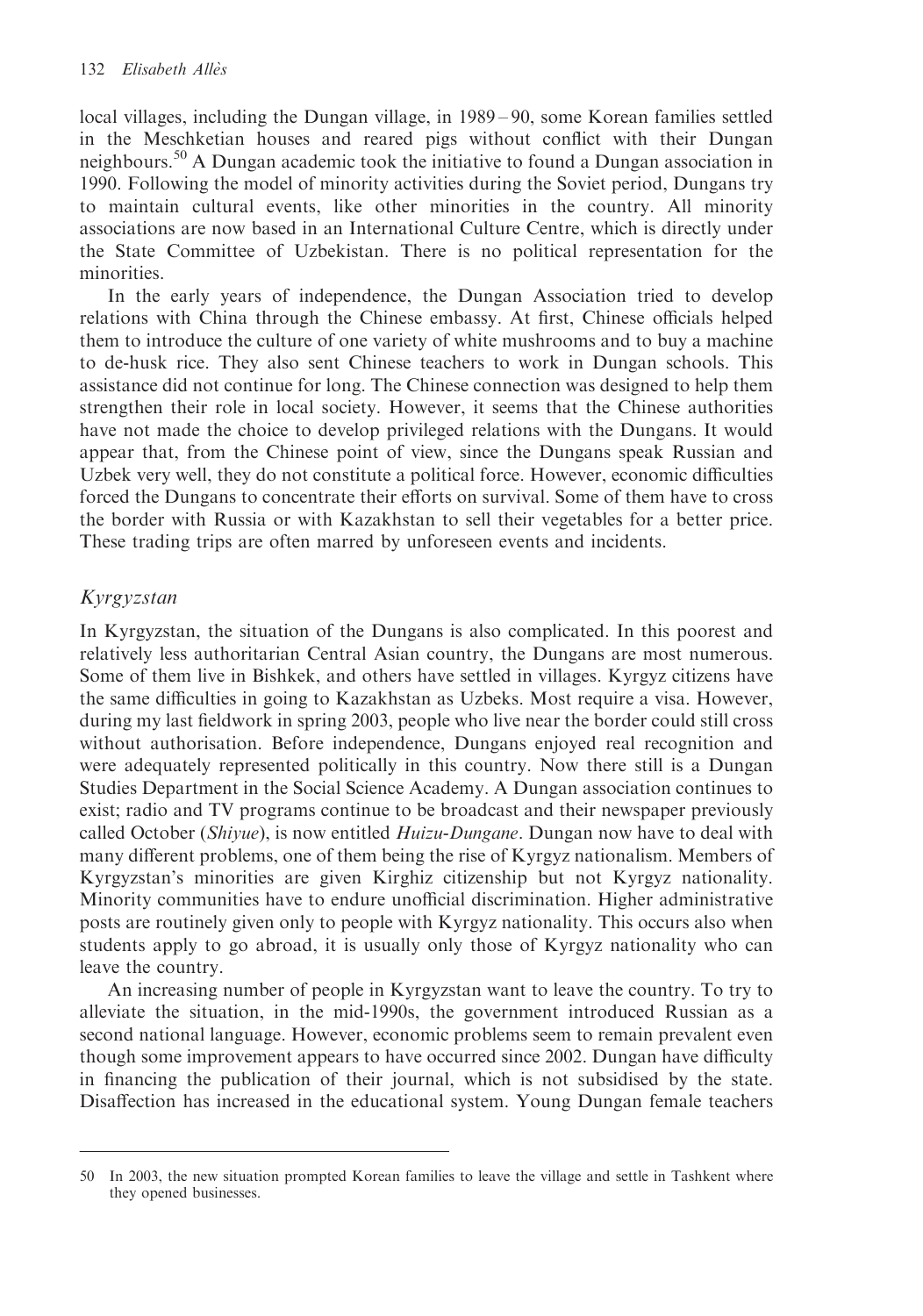sometimes prefer to stay at home rather than work at school for a monthly salary of US\$20. Many people have to travel a long way to sell their agricultural produce, sometimes as far as Moscow or other parts of Russia. Some others trade in Xinjiang. Though nobody thinks of going to live in China, many have already begun to settle in Russia. Land is available there, and the life is easier in Russia, as Dungans are usually fluent in Russian. Others have made the choice of applying for Kyrgyz nationality or, as in Osh, have become largely assimilated in the Uzbek community. Dungan intellectuals are concerned by the scattering of their community, believing that this trend will result in a weakening of their identity. In the past, the establishment of relatively homogeneous villages played an important role in the process of adaptation and the construction of their identity. The present situation is not favourable for them to engage in collective action, so individual strategies are been adopted.

## Kazakhstan

Since 1999, the standard of living has improved in Kazakhstan and is now higher than in the two neighbouring republics. Kazakhstan has raw materials, plenty of space and at the end of the twentieth century the population was about 16 million. The situation of Kazakhstan's Dungans is quite different from that in the other two countries. Besides the better global economic situation, the most important factor contributing to this difference is certainly the organisation of a real political representation inside this essentially non-democratic state. The Dungans have an association that was founded in 1994. In 2000, all Dungans in the country elected the president of the association. Called Khusei Davurov, he was born in 1957 and completed his training as an engineer in 1983. He was also the young leader of the Shortube Communist Party. Now he sits in the National Committee which advises the government on important policy issues. After independence he succeeded in organising one large cooperative<sup>51</sup> in Shortube and decided to cooperate with China, and especially with Xi'an County, which is the original home ground of the Shaanxi Dungans. This cooperation helps technological transfer in agriculture. The Xi'an authorities have helped the cooperative to construct solar greenhouses, which enables them to produce agricultural goods in winter. Besides agricultural activities, he organises cultural activities in Almaty and especially promotes studies in China and in other Asian countries, such as Malaysia. The Dungan villages remain homogeneous and well populated, and there is no sign of people wanting to leave. In fact, the Dungans are more united in Kazakhstan than in either of its neighbouring countries.

However, they have language difficulties, reflecting the complexity of their social position. All Dungan students learn Kazakh, Russian and the Dungan language based on the Gansu dialect. They are also beginning to learn English. As far as the Dungan language is concerned, many people think that because they all speak the Shaanxi dialect at home, it is not very useful for them to learn the Gansu dialect. At the same time, they also feel that learning only one dialect is not very beneficial, and they would prefer to learn Putonghua, the official Chinese language. On this point, there is a degree of internal disagreement within the Dungan community, and especially from Dungan academics circles in Bishkek, who are all Gansu dialect speakers and therefore stand to lose their pre-eminence. If it is decided to introduce *Putonghua*, another question arises:

<sup>51</sup> In 2003, there were two big cooperatives and 72 small ones in the village.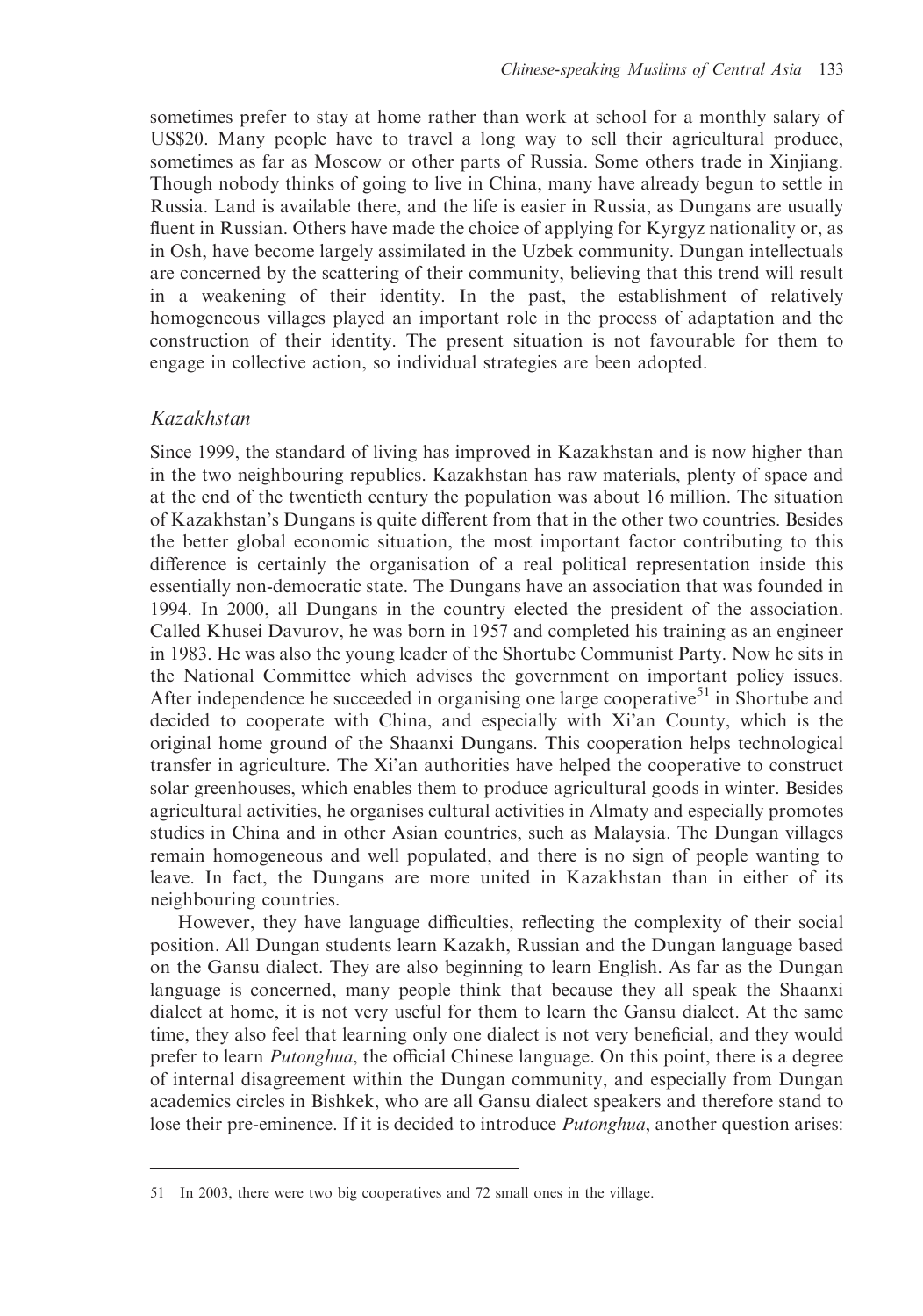should the study be limited to the official PRC Romanisation system (pinyin) or use Cyrillic script? Or should they introduce both pinyin and Chinese characters? On the whole, people regard characters as too complicated. Even on the simple issue of whether or not to introduce pinyin, there may be political difficulties. Pinyin is based on the Latin alphabet, the use of which runs counter to the Kazakh government's rejection of pan-Turkish influence. The Kazakh state does not want to be seen to favour anything that brings its education system closer to Uzbekistan, which has adopted the Latin alphabet.

The second problem concerns relations with China. President Nazerbayev is suspicious of China. He does not want to give too many opportunities to Chinese people to come to Kazakhstan, and he does not want to see a higher degree of social intercourse between Kazakh Dungans and his powerful neighbour. Dungans in this country have to demonstrate their loyalty to the Kazakh state and must handle their links with China very carefully. In this situation, collective strategies and a reinforcement of their specific identity can help them.

# **Conclusion**

From a unified community during the Soviet period, the Dungans are now confronted with three different situations. In each country where they live, in Uzbekistan, Kyrgyzstan and Kazakhstan, they have to adapt themselves to three new economic and political contexts. They now have to show their loyalty to each new state. Even though they can still use the concept of nationality to protect themselves, this has been effective only in Kazakhstan. Besides, they have to diversify their economic activities in order to survive, and this process of diversification naturally takes them to Russia rather than to China, because of their greater affinity with language, style of life and social rules. In this situation, their unity and identity tends to be diluted by the individual or collective strategies they have to adopt. This would tend to confirm the hypothesis that the unity of the group is imposed from outside since, when the external constraint changes and divides, the unity is immediately weakened and even imperilled. However, also significant is the ambivalent relationship with China. Depending on the intensity of political feelings and the state of the relationships with China in each of these three countries, Dungans can have more, or fewer, connections with China. But at the same time, they have to be circumspect in the process of establishing these contacts.